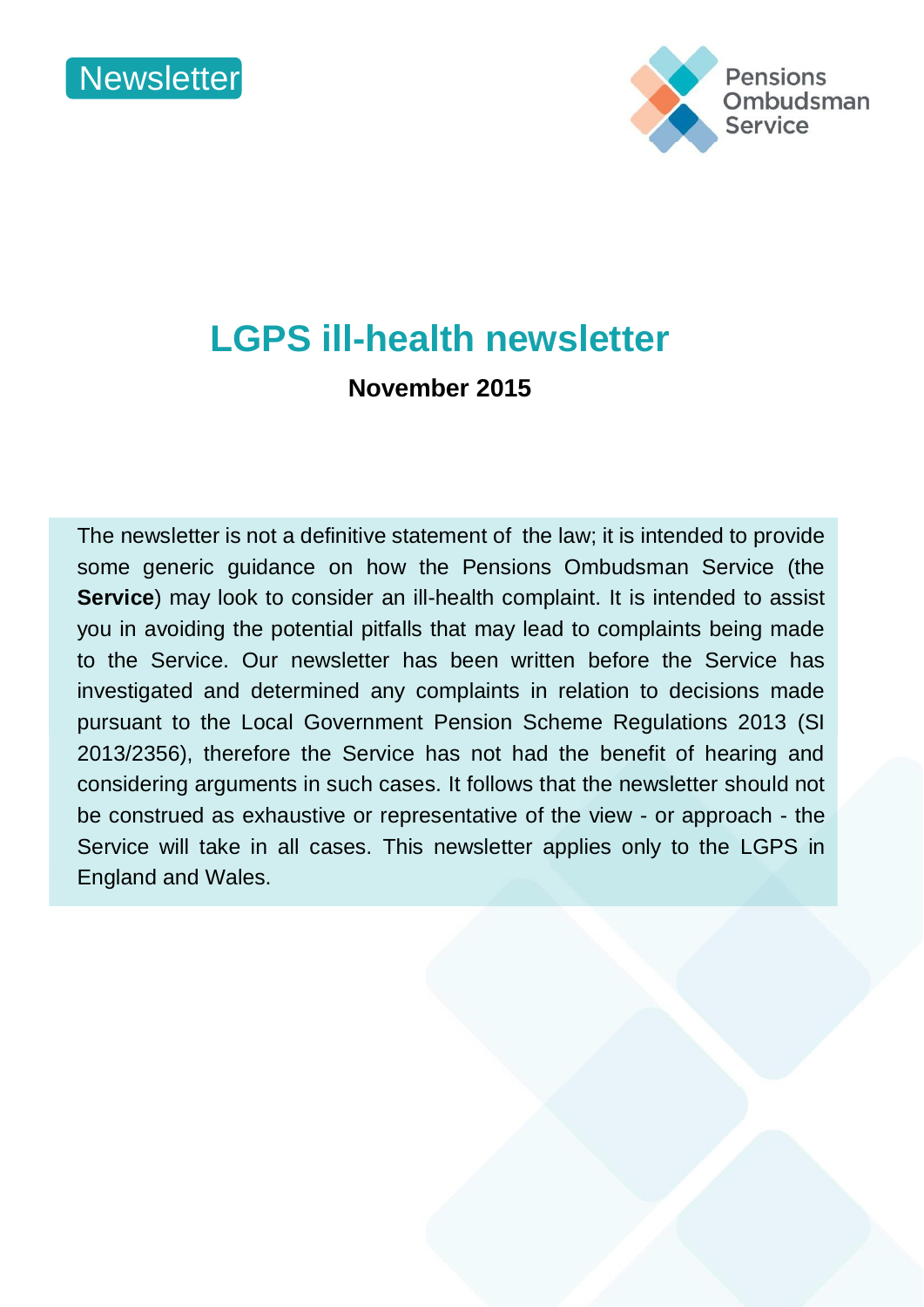## **Contents**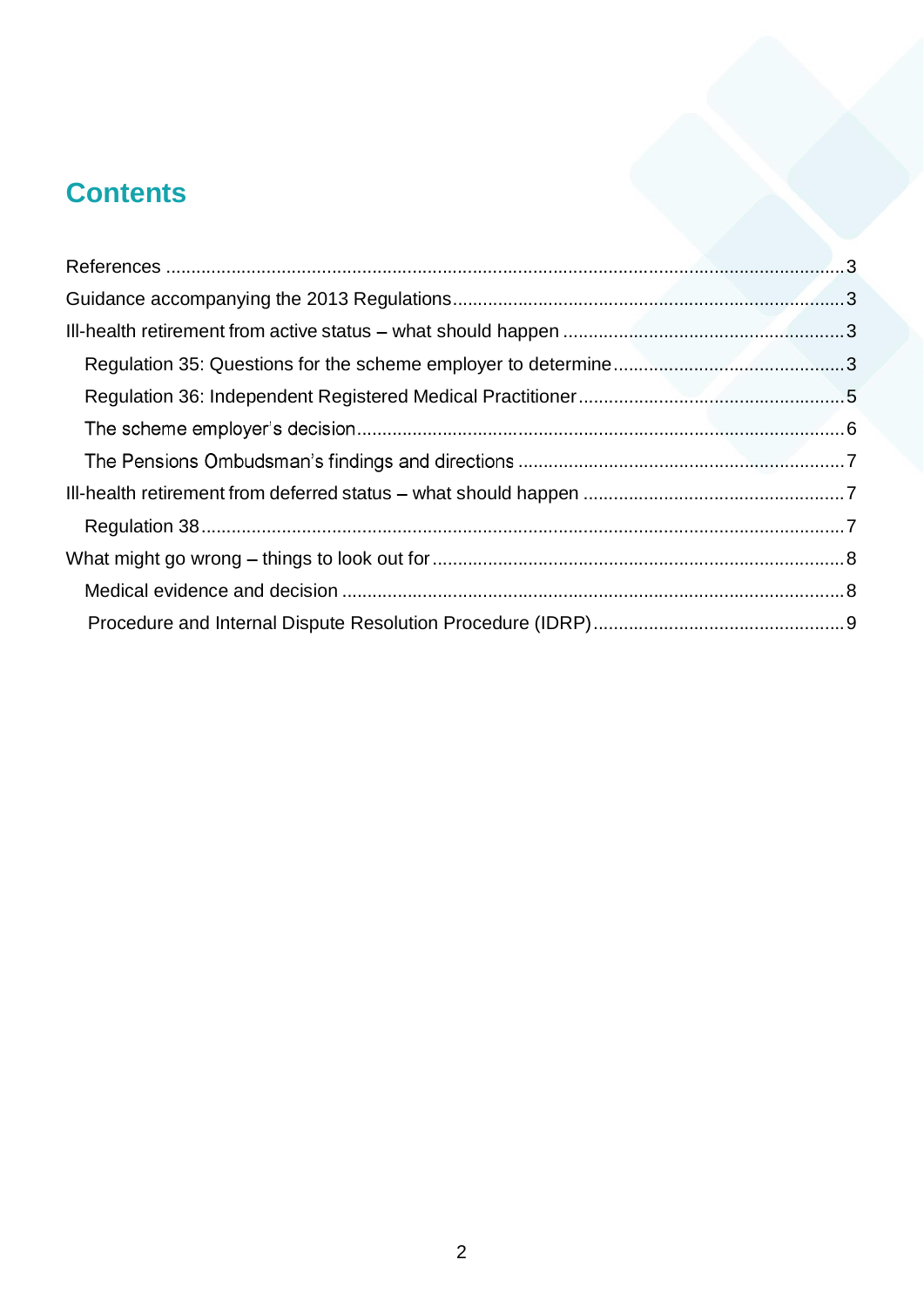### **References**

All references in this newsletter to a 'regulation' or a 'schedule' should be read as references to The Local Government Pension Scheme Regulations 2013 (SI 2013/2356) (the **2013 Regulations**).

## **Guidance accompanying the 2013 Regulations**

Regulation 36(4) says that the scheme employer and independent registered medical practitioner (**IRMP**) must have regard to guidance issued by the Secretary of State when carrying out their functions under regulations 36-38 (inclusive). The Department for Communities and Local Government (**DCLG**) issued guidance in September 2014 (the **DCLG Guidance**).<sup>1</sup> At the time of writing this is the most recent version.

The DCLG have also issued a 'frequently asked questions' document to be read alongside the guidance (the **DCLG FAQs**). At the time of writing the most recent version is from June 2015 (revised). $<sup>2</sup>$ </sup>

The eligibility tests set out in this note reflect the DCLG Guidance and DCLG FAQs. The Service has not considered the DCLG Guidance or the DCLG FAQs and so has not taken a view as to whether those documents accurately reflect the position at law or the Service's view.

## **III-health retirement from active status - what should happen**

**Regulation 35: Questions for the scheme employer to determine** 

A decision of entitlement and amount shall be made by the scheme employer (after obtaining a certificate from an IRMP). $3$ 

If a member meets the 2 year vesting period, $4$  under regulation 35 the scheme employer is required, further to regulation 36(1), to consider and decide two questions before entitlement to an ill health retirement benefit under that regulation can be awarded:

 $\frac{1}{1}$ Entitled "Local Government Pension Scheme: Statutory ill health retirement guidance to accompany the Local Sovernment Pension Scheme Regulations 2013 (September 2014)".<br>
<sup>2</sup> Entitled "Frequently asked questions – III health retirement – 2014 scheme – Edition 2 – June 2015 revised".

 $3\overline{$  See regulation 36(1).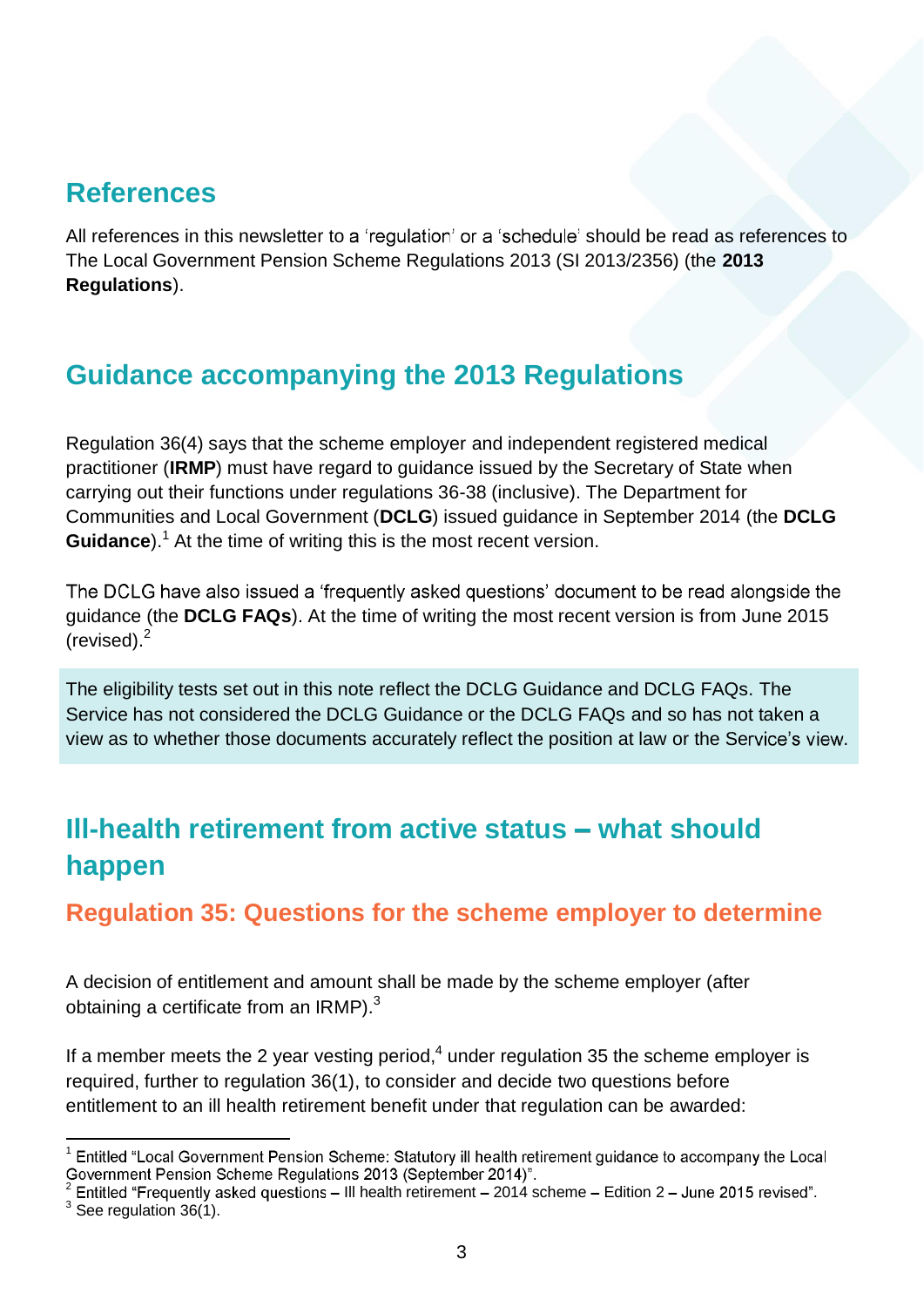- does the IRMP consider that the member's ill-health or infirmity of mind or body render the member permanently incapable<sup>5</sup> of discharging efficiently<sup>6</sup> the duties of the employment that the member was engaged in? (regulation 35(3)); and
- does the IRMP consider that the member's ill-health or infirmity of mind or body render the member not immediately capable<sup>7</sup> of undertaking any gainful employment<sup>8</sup>? (regulation 35(4))

If the member meets the 2 year vesting period and the two questions above are answered in the affirmative, there is a prima facie entitlement to payment of an ill health retirement benefit under regulation 35. To decide the level of benefit the employer must further decide which of the three tiers applies:

- Tier 1: is the member unlikely to be capable of undertaking gainful employment before reaching his or her normal pension age? (regulation 35(5))
- Tier 2: is the member unlikely to be capable of undertaking any gainful employment within 3 years of leaving local government employment, but it is thought likely that he or she would be able to do so before reaching his or her normal pension age? (regulation 35(6))
- Tier 3: is the member likely to recover sufficiently from the incapacity to enable him or her to be capable of undertaking gainful employment within 3 years of leaving local government employment or before reaching normal pension age (if earlier)? $9^9$ (regulations 35(7) and 37)

 $\frac{1}{4}$  See regulations 3(7) and 35(1). The DCLG Guidance suggests that the scheme employer must determine whether the member meets the two year vesting period (paragraph 9, DCLG Guidance).

<sup>&</sup>lt;sup>5</sup> "Permanently incapable" means that the member will, more likely than not, be incapable until at the earliest, the member's normal pension age (schedule 1). According to the DCLG FAQs, the term "likely" in this context is to take on its normal everyday meaning as per the Oxford English Dictionary (Q&A 29, DCLG FAQs). See also paragraph 23, DCLG Guidance.

 $6$  According to the DCLG FAQs, "efficiently" (in relation to "discharging efficiently...") takes on its normal everyday meaning as per the Oxford English Dictionary (Q&A 27, DCLG FAQs).

 $7$  "Immediately capable" has not been defined in the 2013 Regulations or the DCLG Guidance. The DCLG FAQs suggests an approach to be taken in the event that the member is awaiting treatment or just had treatment (Q&A 26, DCLG FAQs). Also, guidance on the meaning of "capable of undertaking" can be found in paragraphs 26 and 27, DCLG Guidance.

<sup>&</sup>lt;sup>8</sup> "Gainful employment" is defined as paid employment for not less than 30 hours in each week for a period of not less than 12 months (schedule 1). See also paragraph 24, DCLG Guidance. 9

 $9$  Regulation 35(7) provides that, subject to regulation 37, Tier 3 benefits are payable for so long as the member is not in gainful employment up to a maximum of three years from the date the member left the relevant employment. Further, regulations 37(5) and (6) provide that the payment of the benefits is subject to review. In accordance with the reference in regulation 37(11), an IRMP who provides a further medical certificate either at the review stage or within 3 years after the payment of Tier 3 benefits have been discontinued, may be the same IRMP who provided the initial certificate.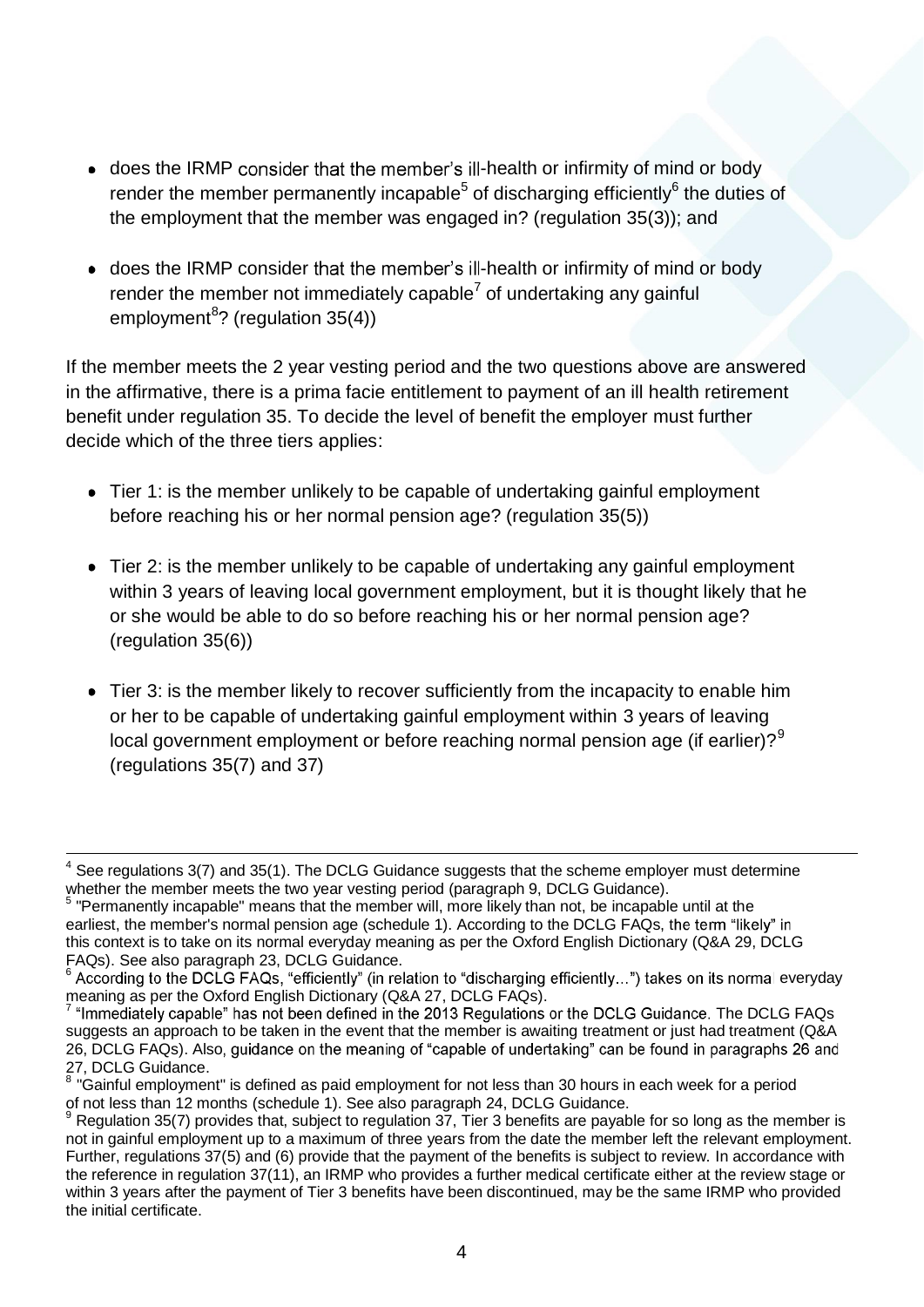If the member is in part-time employment then additional questions may be required (see regulations  $36(1)(c)$  and  $39(9)(a)$ ).

#### **Regulation 36: Independent Registered Medical Practitioner**

The IRMP must have the necessary qualifications. These are specified in the definition of "IRMP" in schedule 1. They must also meet some other requirements:

- where a certificate is obtained from an IRMP that IRMP must not have previously advised, or given an opinion on, or otherwise been involved with the particular case for which the certificate has been requested (regulation 36(2)) (note: an IRMP will not be treated as having advised, given an opinion or otherwise been involved in a particular case merely because another practitioner from the same occupational health provider has advised, given an opinion on or otherwise been involved in that case (regulation 36(2A)); and
- the IRMP must be approved by the administering authority, where necessary (regulation 36(3)).

Regulation 36(1) says that the IRMP is required to provide the scheme employer with a certified opinion as to:

- whether the member satisfies the conditions in regulations 35(3) and 35(4) and, if so
- how long the member is unlikely to be capable of undertaking gainful employment; and
- where a member has been working reduced contractual hours and had reduced pay as a consequence of the reduction in contractual hours, whether that member was in part time service wholly or partly as a result of the condition that caused or contributed to the member's ill-health retirement (regulations  $36(1)(c)$  and  $39(9)(a)$ ).

Further, where a Tier 1 award is made (or, presumably, contemplated), the DCLG Guidance envisages that - for administrative purposes - the IRMP should be asked to give an opinion on HMRC's 'severe ill health' test.<sup>10</sup>

As envisaged by the DCLG Guidance<sup>11</sup>, the role of the IRMP is to certify whether or not, in his or her opinion, on the balance of probabilities, the criteria for entitlement to an ill-health benefit

<sup>&</sup>lt;sup>10</sup> Paragraph 39, DCLG Guidance.

<sup>11</sup> Paragraph 21, DCLG Guidance.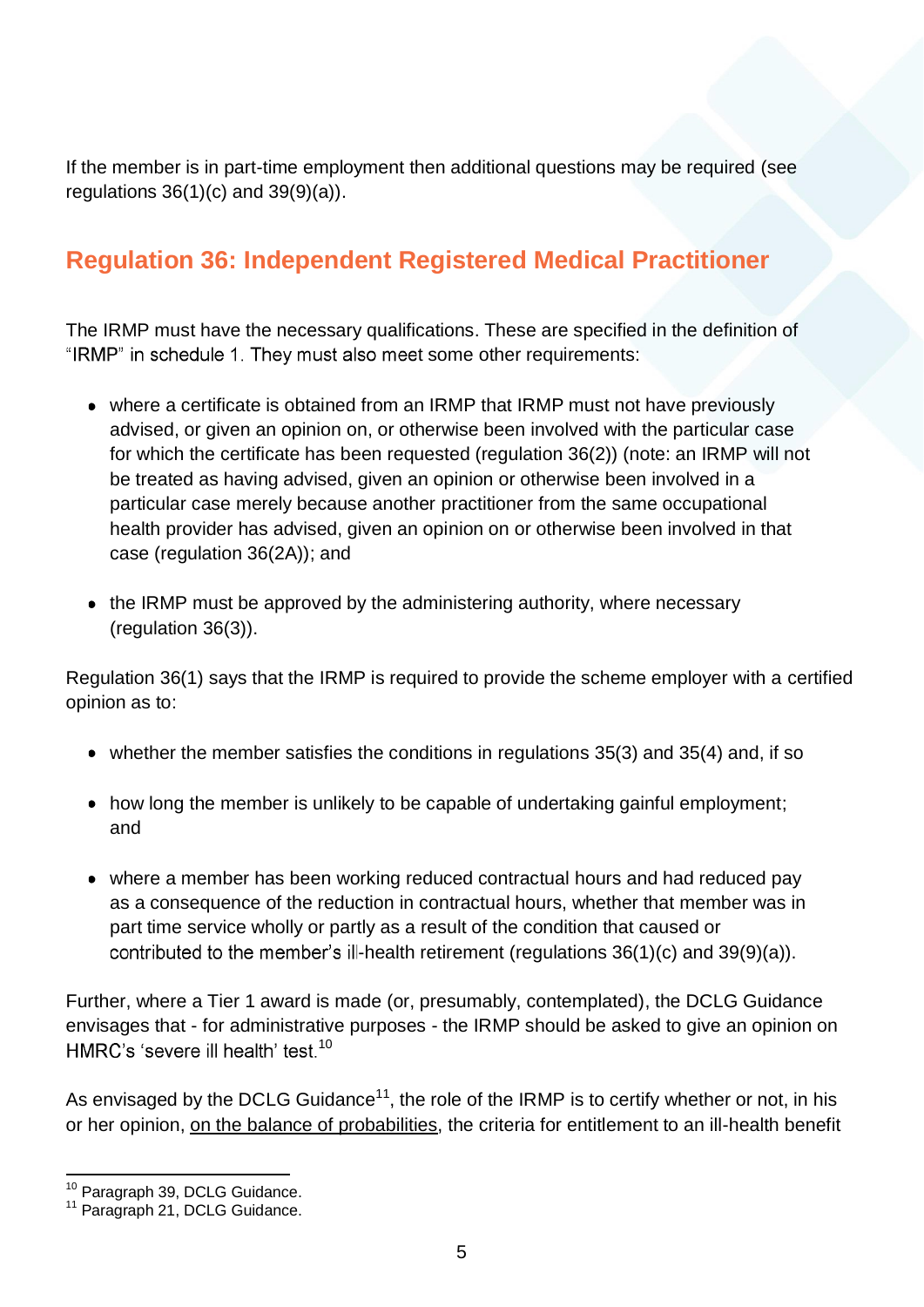are satisfied in any individual case. In undertaking his or her work, the IRMP should apply the correct eligibility test (as set out in regulation 36(1)).

Where there is a divergence of opinion between an IRMP and other doctors the DCLG FAQs envisage that a scheme employer can expect the IRMP to provide an explanation.<sup>12</sup> The IRMP should explain, with reasons, why he or she considers the professional opinion of the other doctor(s) should not be preferred to his or her own.

### **The scheme employer's decision**

The scheme employer has to decide the entitlement question. In deciding the entitlement question - both whether there is a prima facie entitlement to ill-health benefits and, subsequently, to which tier of benefits - the scheme employer's role is to exercise its judgment on an issue of fact. It is not an exercise of discretion.

A scheme employer cannot make a decision unless they have obtained a certificate from an IRMP. However, a scheme employer should not accept the IRMP's opinion blindly. If a scheme employer intends to rely on the IRMP's opinion, the scheme employer needs to satisfy itself that the IRMP has applied the correct eligibility test (as set out in regulation 36(1)).

In deciding the entitlement question the scheme employer should weigh up all the available evidence and come to a decision following similar principles which apply to an exercise of discretion. So, for example, the scheme employer should:

- apply the law correctly;
- ask itself the right questions;
- take account of all relevant and no irrelevant information; and
- make a decision that is genuine and rational and not perverse or irrational (i.e. not make a decision that no reasonable person could make in the circumstances).

The scheme employer is entitled to give more weight to some pieces of evidence than others - for example, it can prefer the IRMP's opinion to a view given by the member's doctor (or vice versa), provided it has considered all the evidence.<sup>13</sup> As set out above, if there is a divergence of opinion between the IRMP and other doctors a scheme employer can expect the IRMP to provide an explanation.

Whether the scheme employer chooses to see the underlying medical evidence on which the IRMP's opinion is based will be a matter of judgment for the scheme employer.<sup>14</sup>

 <sup>12</sup> Q&A 37, DCLG FAQs.

<sup>&</sup>lt;sup>13</sup> See Sampson v Hodgson (2008) All ER (D) 395 (Apr). See also Q&A 31 and 40, DCLG FAQs.

<sup>&</sup>lt;sup>14</sup> Consent to obtain medical evidence may be required under the Access to Medical Reports Act 1988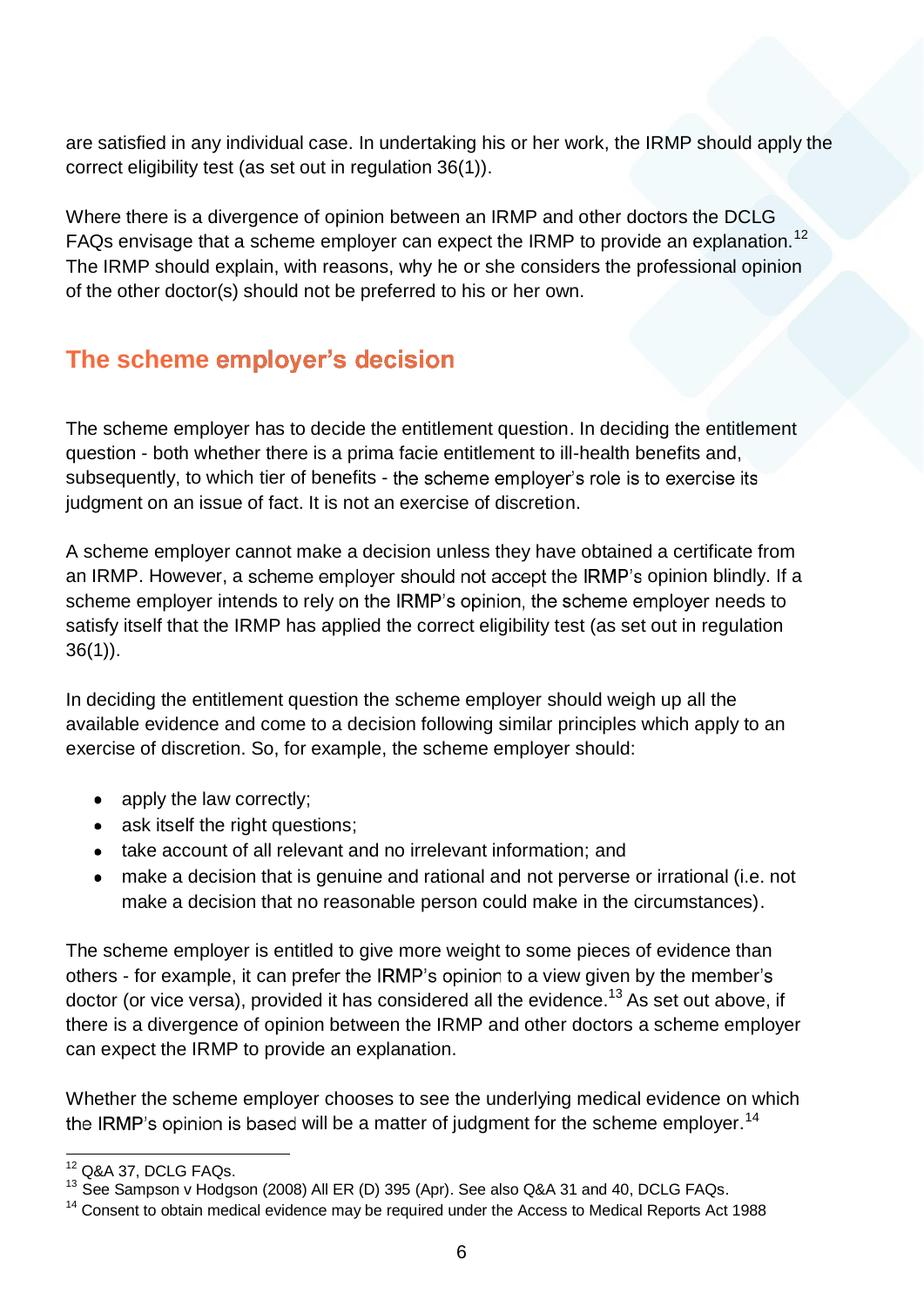The scheme employer's decision is to be made by reference to the date the member's employment terminates (regulation 35). The member is entitled to ill health retirement if the scheme employer terminates their employment on that ground and the member has met the 2 year vesting period. Responsibility for deciding the grounds on which the employment of a member has been terminated rests with the scheme employer (regulation 35(1)).

### **The Pensions Ombudsman's findings and directions**

If a complaint is dealt with by the Pensions Ombudsman, the whole process may be considered i.e. both the scheme employer's original decision and the way the IDRP is dealt with at stages 1 and 2. If a complaint is upheld, it will normally be referred back to the scheme employer to look at again and make a fresh decision.

The Pensions Ombudsman's power to interfere is not to override a decision, but to see whether the decision-maker has acted in accordance with the powers which Parliament has confided in it. However, in the event that a scheme employer reaches a conclusion of fact that the evidence simply does not support, the Pensions Ombudsman may intervene with and substitute its decision with one of his own.<sup>15</sup>

## **III-health retirement from deferred status - what should happen**

#### **Regulation 38**

Regulation 38 provides the early payment of ill health retirement benefits in respect of the following:

- a deferred member (who left local government employment with an entitlement to a deferred benefit); and
- a member who has left his or her employment and becomes a "deferred pensioner member" by virtue of regulation  $37(8)$ . (Regulation  $37(8)$  is where Tier 3 ill health benefits are discontinued because the member has, for example, returned to gainful employment.)

In respect of a deferred member, the member can ask for the early payment of retirement benefits where the member becomes permanently incapable of discharging efficiently the duties

 $15$  See, by way of example, the determination in Wilson (Q00140). See also Catchpole v Alitalia Pension Trustees [2010] EWHC 1809 (Ch).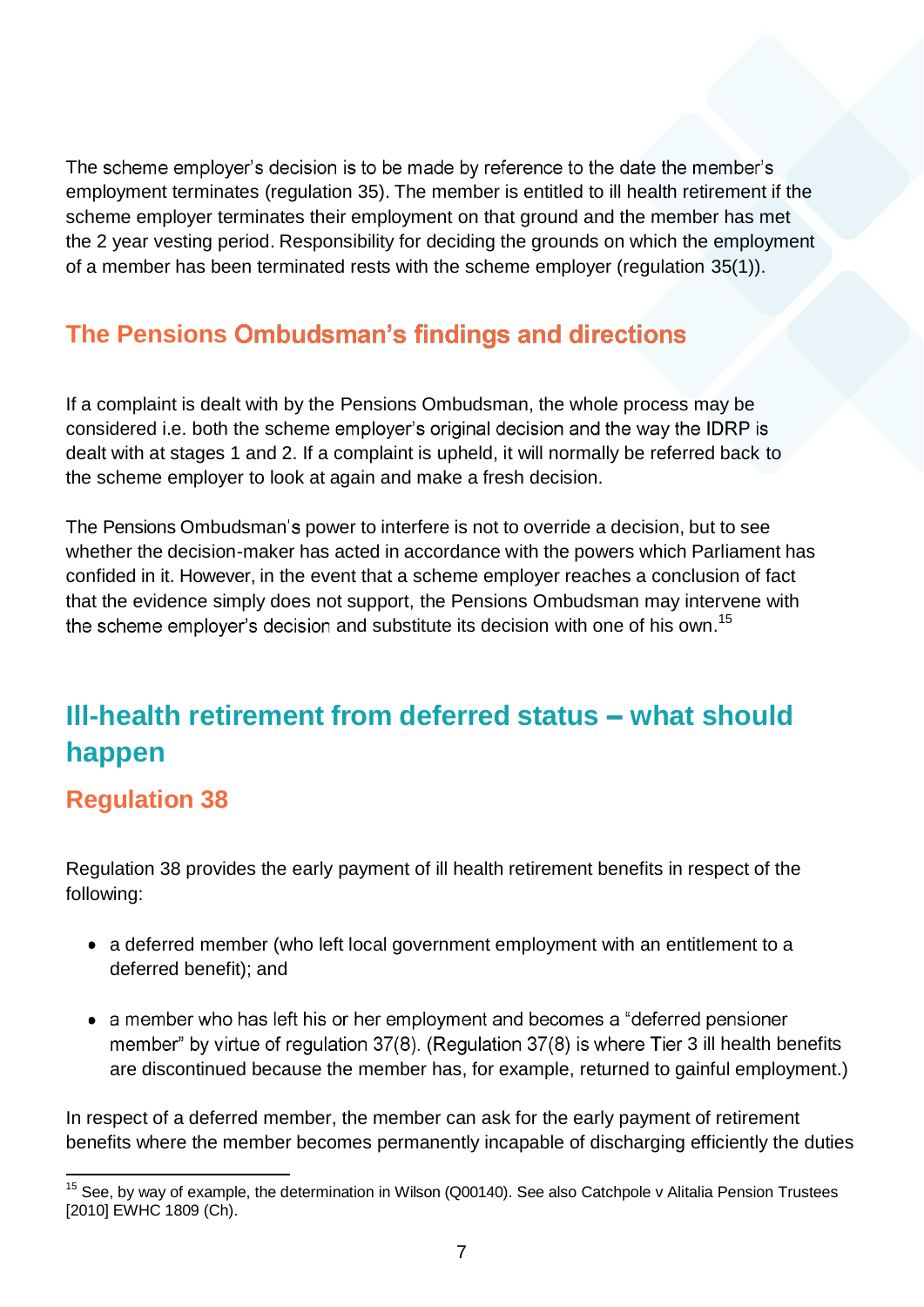of their former employment and is unlikely to be capable of undertaking gainful employment before normal pension age or for at least 3 years whichever is the sooner, as certified by an IRMP (regulations 38(1) and 38(3)).

In respect of a deferred pensioner member, the member can ask for the early payment of normal retirement benefits where the member is suffering from any medical condition which renders the member unlikely to be capable of undertaking gainful employment before normal pension age, as certified by an IRMP (regulations 38(4) and 38(6)).

In each case, the member would need to apply to their former scheme employer (or appropriate administering authority where the member's former scheme employer has ceased to be a scheme employer) for the early release of the deferred benefit (regulation 38(2) and (5)).

In the case of a review of a Tier 3 pension or early payment of discontinued Tier 3 pension, the IRMP appointed may be the same IRMP who provided the first certificate under regulation 36(1) (see regulations 37(11) and 38(8), respectively).

### **What might go wrong – things to look out for**

In 2014/15, the Service investigated 78 complaints about ill-health retirement. Of these, 32 concerned the LGPS. Our experience in investigating and determining complaints about illhealth retirement in the LGPS suggests that the following common issues tend to come up (and further issues may arise under the 2013 Regulations):

#### **Medical evidence and decision**

- Has the IRMP applied the correct test?
- Has the IRMP considered permanence correctly? The relevant point is the permanence of the incapacity, not the permanence of the medical condition itself.
- Has gainful employment been considered properly?
- Has the scheme employer made a decision or simply adopted the IRMP's opinion without question?
- Where there is insufficient information or any uncertainty, has the scheme employer sought clarification from the IRMP?
- How is conflicting medical evidence addressed? If the IRMP's evidence is preferred over other medical evidence, is it clear that both have been considered; and is it clear why one has been given more weight than the other?
- Has the question of untried treatments been addressed properly? It is not enough simply to say that treatment options exist or that it is premature to conclude that the condition is permanent. The IRMP must be asked to give a view as to their likely effect and whether,